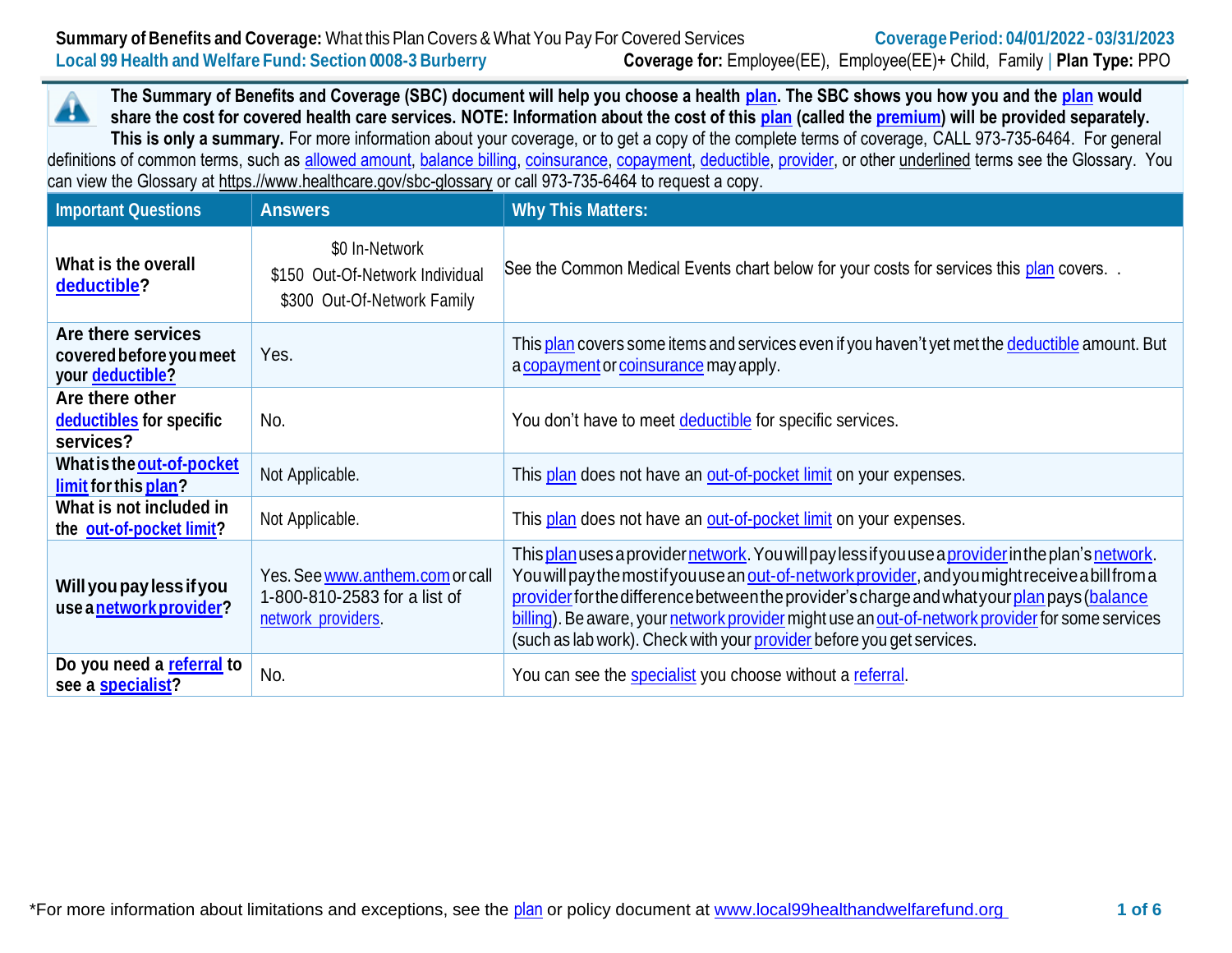All **[copayment](https://www.healthcare.gov/sbc-glossary/#copayment)** and **[coinsurance](https://www.healthcare.gov/sbc-glossary/#coinsurance)** costs shown in this chart are after your **[deductible](https://www.healthcare.gov/sbc-glossary/#deductible)** has been met, if a **[deductible](https://www.healthcare.gov/sbc-glossary/#deductible)** applies.

| <b>Common</b>                                                                                                                                             | <b>Services You May Need</b>                        | <b>What You Will Pay</b>                                  |                         | Limitations, Exceptions, & Other Important<br><b>Information</b>                                                                                                                                                                                                                                                                                                                                                                     |  |
|-----------------------------------------------------------------------------------------------------------------------------------------------------------|-----------------------------------------------------|-----------------------------------------------------------|-------------------------|--------------------------------------------------------------------------------------------------------------------------------------------------------------------------------------------------------------------------------------------------------------------------------------------------------------------------------------------------------------------------------------------------------------------------------------|--|
| <b>Medical Event</b>                                                                                                                                      |                                                     | <b>Network Provider</b><br><b>Out-of-Network Provider</b> |                         |                                                                                                                                                                                                                                                                                                                                                                                                                                      |  |
|                                                                                                                                                           |                                                     | (You will pay the least)                                  | (You will pay the most) |                                                                                                                                                                                                                                                                                                                                                                                                                                      |  |
| If you visit a health<br>care provider's office<br>or clinic                                                                                              | Primary care visit to treat an<br>injury or illness | \$10 copay/office visit                                   | 20% coinsurance         | No coverage for hospital based/owned clinics.                                                                                                                                                                                                                                                                                                                                                                                        |  |
|                                                                                                                                                           | <b>Specialist visit</b>                             | \$10 copay/visit                                          | 20% coinsurance         | No coverage for hospital based/owned clinics.                                                                                                                                                                                                                                                                                                                                                                                        |  |
|                                                                                                                                                           | Preventive care/screening/<br>immunization          | No charge                                                 | Not Covered             | You may have to pay for services that aren't<br>preventive. Ask your provider if the services you<br>need are preventive. Then check what your<br>plan will payfor.                                                                                                                                                                                                                                                                  |  |
|                                                                                                                                                           | Diagnostic test (x-ray, blood<br>work)              | No charge                                                 | 20% coinsurance         | Out of Network Hospital Not Covered.<br>Preauthorization is required for CT/PETS, MRIs.                                                                                                                                                                                                                                                                                                                                              |  |
| If you have a test                                                                                                                                        | Imaging (CT/PET scans,<br>MRI <sub>s</sub> )        | No charge                                                 | 20% coinsurance         | If you don't get preauthorization, benefits could<br>bereduced by 50% of the total cost of the<br>service or denied as not covered.                                                                                                                                                                                                                                                                                                  |  |
| If you need drugs to<br>treat your illness or<br>condition<br>More information about<br>prescription drug<br>coverage is available at<br>www.benecard.com | Generic drugs                                       | \$10 copay (retail)<br>\$20 copay (mail order)            | Not Covered             | Non-prescription OTC drugs not covered.<br>Non-preferred brand name drugs are covered, if<br>medically necessary. (retail and mail order)<br>Retail: 34-day supply, 3 fills maintenance<br>medication must be obtained through mail<br>order.<br>Mail Order: 90-day supply<br>Specialty Drugs: Preauthorization is required.<br>Not covered at retail.<br>No copay charge if enrolled in the diabetic<br>disease management program. |  |
|                                                                                                                                                           | Preferred brand drugs                               | \$20 copay (retail)<br>\$40 copay (mail order)            | Not Covered             |                                                                                                                                                                                                                                                                                                                                                                                                                                      |  |
|                                                                                                                                                           | Non-preferred brand drugs                           | \$30 copay (retail)<br>\$60 copay (mail order)            | Not Covered             |                                                                                                                                                                                                                                                                                                                                                                                                                                      |  |
|                                                                                                                                                           | <b>Specialty drugs</b>                              | \$10 copay (mail order)                                   | Not Covered             |                                                                                                                                                                                                                                                                                                                                                                                                                                      |  |
| If you have outpatient<br>surgery                                                                                                                         | Facility fee (e.g., ambulatory<br>surgery center)   | No charge                                                 | 20% coinsurance         | No coverage for out of network hospitals.<br>Preauthorization is required. If you don't get<br>preauthorization, benefits could be reduced by<br>50% of the total cost of the service or denied as<br>not covered.                                                                                                                                                                                                                   |  |
|                                                                                                                                                           | Physician/surgeon fees                              | No charge                                                 | 20% coinsurance         | Be aware, your network provider might use an<br>out-of-network provider for some services (such<br>as anesthesia). Check with your provider before<br>you get services. Preauthorization is required.                                                                                                                                                                                                                                |  |

\*For more information about limitations and exceptions, see the [plan](https://www.healthcare.gov/sbc-glossary/#plan) or policy document at [www.local99healthandwelfarefund.org](http://www.local99healthandwelfarefund.org/)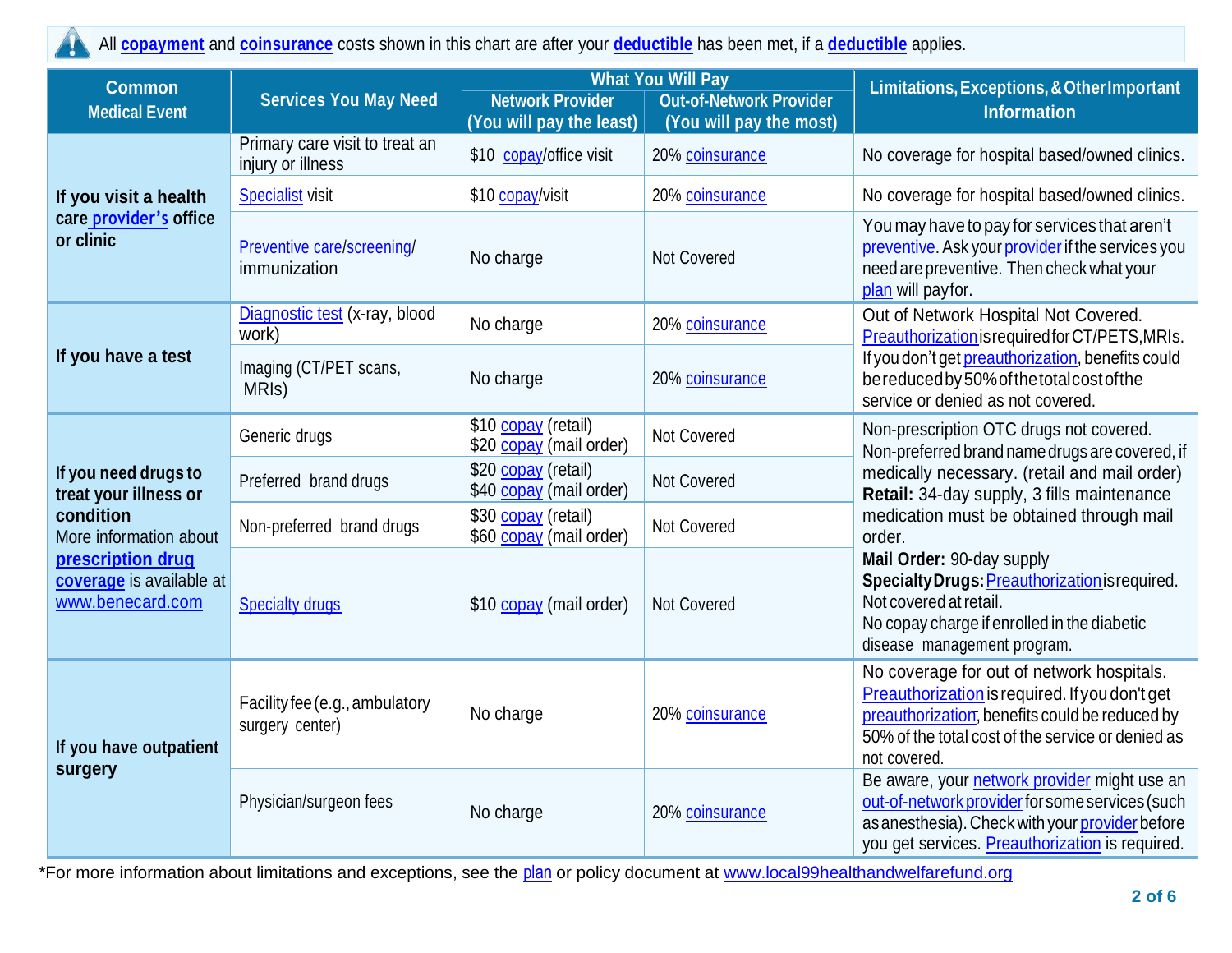| <b>Common</b>                                                |                                              | <b>What You Will Pay</b>                            |                                                           | Limitations, Exceptions, & Other Important                                                                                                                                                           |  |
|--------------------------------------------------------------|----------------------------------------------|-----------------------------------------------------|-----------------------------------------------------------|------------------------------------------------------------------------------------------------------------------------------------------------------------------------------------------------------|--|
| <b>Medical Event</b>                                         | <b>Services You May Need</b>                 | <b>Network Provider</b><br>(You will pay the least) | <b>Out-of-Network Provider</b><br>(You will pay the most) | <b>Information</b>                                                                                                                                                                                   |  |
| If you need immediate<br>medical attention                   | Emergency room care                          | \$50 copay/visit                                    | 20% coinsurance                                           |                                                                                                                                                                                                      |  |
|                                                              | <b>Emergency medical</b><br>transportation   | No charge                                           | No charge                                                 | Emergency copay is waived if admitted.<br>Emergency medical transportation: \$750 limit                                                                                                              |  |
|                                                              | <b>Urgent care</b>                           | \$10 copay/visit                                    | 20% coinsurance                                           | per occurrence.                                                                                                                                                                                      |  |
| If you have a hospital<br>stay                               | Facility fee (e.g., hospital room) No charge |                                                     | Not Covered                                               | 120 days limit per occurrence. Preauthorization<br>is required. If you don't get preauthorization,<br>benefits could be reduced by 50% of the total<br>cost of the service or denied as not covered. |  |
|                                                              | Physician/surgeon fees                       | No charge                                           | 20% coinsurance                                           | Beaware, your network provider might usean<br>out-of-network provider for some services (such<br>as anesthesia). Check with your provider before<br>you get service.                                 |  |
| If you need mental                                           | <b>Outpatient services</b>                   | \$10 copay/visit                                    | <b>Not Covered</b>                                        | Outpatient services: 30 visits limit per year.<br>Inpatient services: 120 days limit per                                                                                                             |  |
| health, behavioral<br>health, or substance<br>abuse services | Inpatient services                           | No charge                                           | <b>Not Covered</b>                                        | occurrence. Preauthorization is required. If you<br>don't get preauthorization, benefits could be<br>reduced by 50% of the total cost of the service<br>or denied as not covered.                    |  |
| If you are pregnant                                          | Office visits                                | \$10 copay initial visit<br>only                    | 20% coinsurance                                           | Maternity care may include tests and services<br>described elsewhere in the SBC (i.e.<br>ultrasound), Normal delivery covered up to 48                                                               |  |
|                                                              | Childbirth/delivery professional<br>services | No charge                                           | 20% coinsurance                                           | hours, Cesarean section covered up to 96<br>hours. Preauthorization is required if stay is<br>beyond 48/96 hours. If you don't get<br>preauthorization, benefits could be reduced by                 |  |
|                                                              | Childbirth/delivery facility<br>services     | No charge                                           | Not Covered                                               | 50% of the total cost of the service or denied as<br>not covered.                                                                                                                                    |  |

\*For more information about limitations and exceptions, see the [plan](https://www.healthcare.gov/sbc-glossary/#plan) or policy document at [www.local99healthandwelfarefund.org](http://www.local99healthandwelfarefund.org/)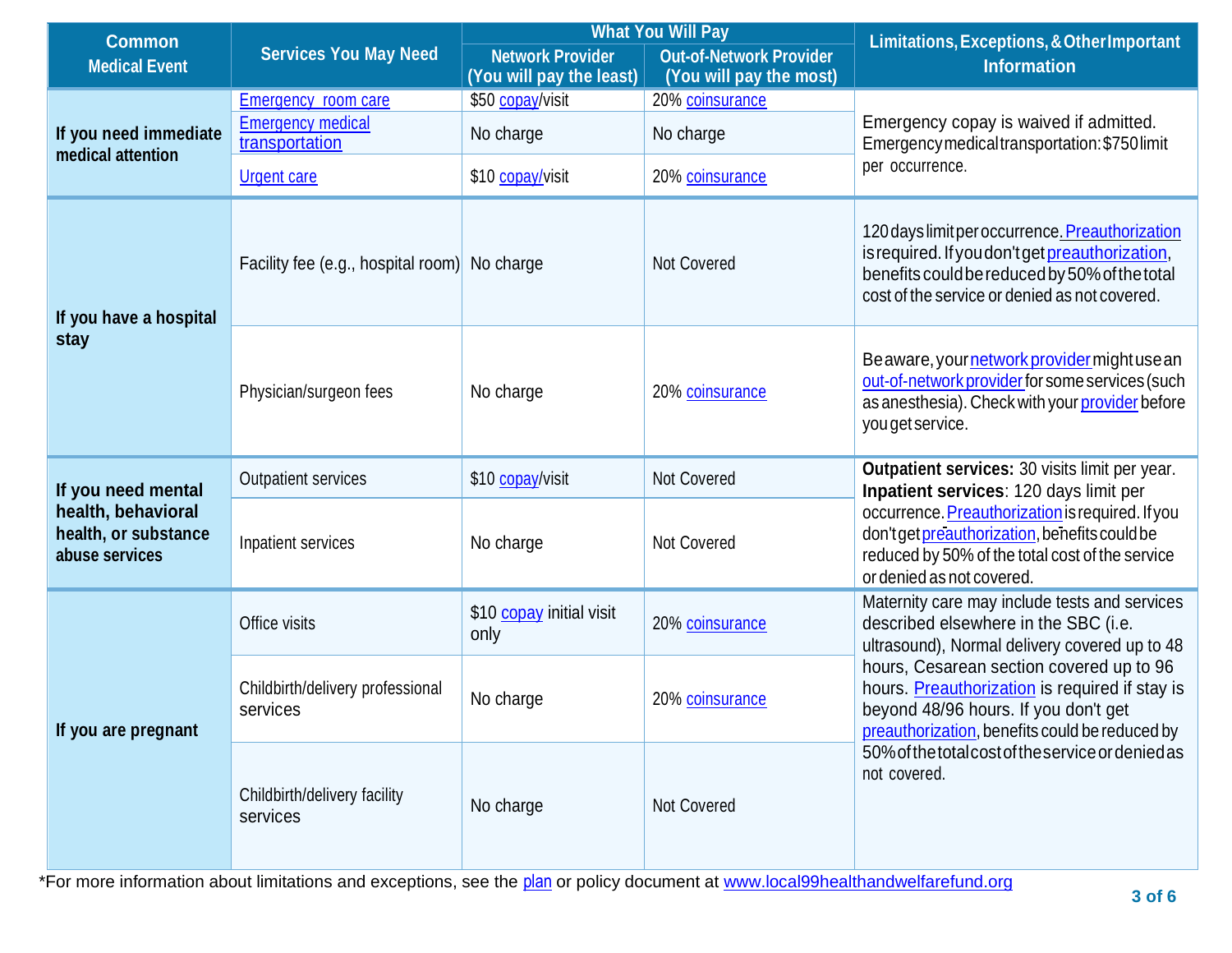| <b>Common</b>                                                           | <b>Services You May Need</b>   | <b>What You Will Pay</b>                                    |                            | Limitations, Exceptions, & Other Important<br><b>Information</b>                                                                                                                                                                                                                                                                                                |  |
|-------------------------------------------------------------------------|--------------------------------|-------------------------------------------------------------|----------------------------|-----------------------------------------------------------------------------------------------------------------------------------------------------------------------------------------------------------------------------------------------------------------------------------------------------------------------------------------------------------------|--|
| <b>Medical Event</b>                                                    |                                | <b>Out-of-Network Provider</b><br><b>Network Provider</b>   |                            |                                                                                                                                                                                                                                                                                                                                                                 |  |
|                                                                         |                                | (You will pay the least)                                    | (You will pay the most)    |                                                                                                                                                                                                                                                                                                                                                                 |  |
| If you need help<br>recovering or have<br>other special health<br>needs | Home health care               | No charge                                                   | Not Covered                | 90 visits limit per year. Preauthorization is<br>required. If you don't get preauthorization,<br>benefits could be reduced by 50% of the total<br>cost of the service or denied as not covered.                                                                                                                                                                 |  |
|                                                                         | <b>Rehabilitation services</b> | Inpatient / No charge<br>Out-Patient / \$10 copay/<br>visit | Not Covered                | Inpatient services: 30 days limit per year.<br>Includes physical therapy, speech therapy,<br>occupational therapy and cardiac rehabilitation.                                                                                                                                                                                                                   |  |
|                                                                         | <b>Habilitation services</b>   | Not Covered                                                 | Not Covered                | Outpatient services: 30 visits limit per year.<br>Includes physical therapy, speech therapy,<br>occupational therapy and cardiac rehabilitation.<br>Preauthorization is required. If you don't get<br>preauthorization, benefits could be reduced by<br>50% of the total cost of the service or denied as<br>not covered.<br><b>Habilitation services: None</b> |  |
|                                                                         | <b>Skilled nursing care</b>    | No charge                                                   | Not Covered                | 30 visits limit per year. Preauthorization is<br>required. If you don't get preauthorization,<br>benefits could be reduced by 50% of the total<br>cost of the service or denied as not covered.                                                                                                                                                                 |  |
|                                                                         | Durable medical equipment      | No charge                                                   | 20% coinsurance            | Preauthorization is required in excess of \$1,000<br>or for any rentals. If you don't get<br>preauthorization, benefits could be reduced by<br>50% of the total cost of the service or denied as<br>not covered.                                                                                                                                                |  |
|                                                                         | <b>Hospice services</b>        | No charge                                                   | Not Covered                | Preauthorization is required. If you don't get<br>preauthorization, benefits could be reduced by<br>50% of the total cost of the service.                                                                                                                                                                                                                       |  |
| If your child needs<br>dental or eye care                               | Children's eye exam            | No charge                                                   | Not covered                | One exam per year.                                                                                                                                                                                                                                                                                                                                              |  |
|                                                                         | Children's glasses             | Charges in excess of<br>\$200                               | Charges in excess of \$200 | One pair of glasses ever two years up to \$200.                                                                                                                                                                                                                                                                                                                 |  |
|                                                                         | Children's dental check-up     | Not covered                                                 | Not covered                | None                                                                                                                                                                                                                                                                                                                                                            |  |

\*For more information about limitations and exceptions, see the [plan](https://www.healthcare.gov/sbc-glossary/#plan) or policy document at [www.local99healthandwelfarefund.org](http://www.local99healthandwelfarefund.org/)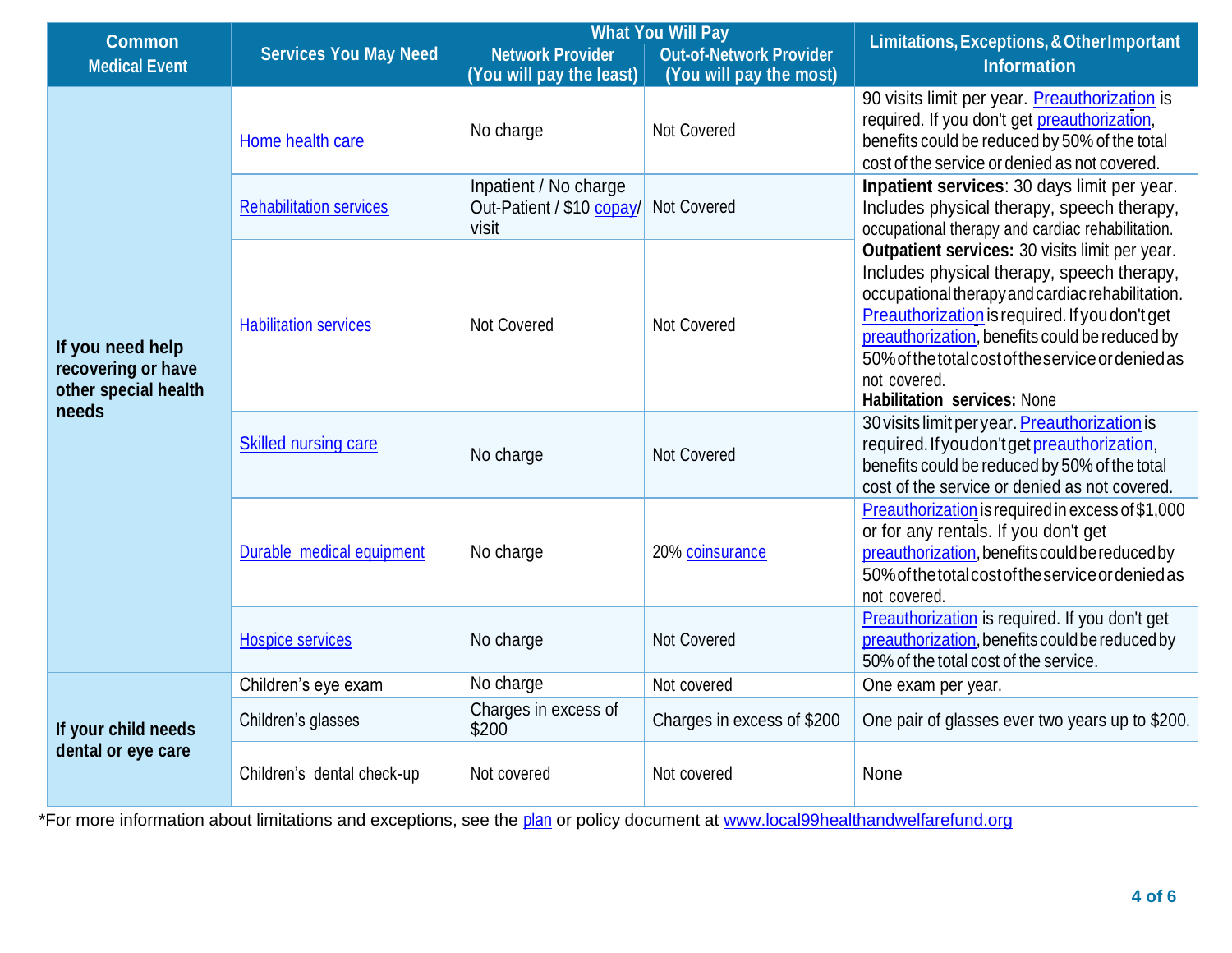|                                                                                                                                                                                          | Services Your Plan Generally Does NOT Cover (Check your policy or plan document for more information and a list of any other excluded services.)                                                                                                                                                                                                     |                                                                                                                                    |
|------------------------------------------------------------------------------------------------------------------------------------------------------------------------------------------|------------------------------------------------------------------------------------------------------------------------------------------------------------------------------------------------------------------------------------------------------------------------------------------------------------------------------------------------------|------------------------------------------------------------------------------------------------------------------------------------|
| Acupuncture<br><b>Cosmetic Surgery</b><br>Dental Care (Adult)                                                                                                                            | <b>Hearing Aids</b><br>$\bullet$<br><b>Infertility Treatment</b><br>$\bullet$<br>Long Term Care<br>$\bullet$                                                                                                                                                                                                                                         | Non-emergency care when traveling outside the<br>$\bullet$<br>U.S.<br>Private Duty Nursing<br>$\bullet$                            |
|                                                                                                                                                                                          | Other Covered Services (Limitations may apply to these services. This isn't a complete list. Please see your plan document.)                                                                                                                                                                                                                         |                                                                                                                                    |
| Bariatric Surgery, Preauthorization is required. If<br>you don't get preauthorization, benefits could be<br>reduced by 50% of the total cost of the service or<br>denied as not covered. | Chiropractic Care, 30 visits limit per year, in-<br>$\bullet$<br>network only. Preauthorization is required. If you<br>don't get preauthorization, benefits could be<br>reduced by 50% of the total cost of the service or<br>denied as not covered.<br>Routine eye care (Adult), one exam limit per<br>year. Eye Glasses limited to \$200 every two | Routine Foot Care covered for diabetics only.<br>Weight Loss Programs as described in the<br><b>Federal Preventive Guidelines.</b> |

**Your Rights to Continue Coverage:** There are agencies that can help if you want to continue your coverage after it ends. The contact information for those agencies is: U.S Department of Labor, Employee Benefits Security Administration at 1-866-444-3272 or [www.dol.gov/healthreform.](http://www.dol.gov/healthreform) You may also contact your Plan Administrator at 973-735-6464. Other coverage options may be available to you too, including buying individual insurance coverage through the Health Insurance Marketplace. For more information about the Marketplace, visit www.HealthCare.gov or call 1-800-318-2596.

Your Grievance and Appeals Rights: There are agencies that can help if you have a complaint against your [plan](https://www.healthcare.gov/sbc-glossary/#plan) for a denial of a [claim.](https://www.healthcare.gov/sbc-glossary/#claim) This complaint is called a [grievance](https://www.healthcare.gov/sbc-glossary/#grievance) or [appeal.](https://www.healthcare.gov/sbc-glossary/#appeal) For more information about your rights, look at the explanation of benefits you will receive for that medical [claim.](https://www.healthcare.gov/sbc-glossary/#claim) Your [plan](https://www.healthcare.gov/sbc-glossary/#plan) documents also provide complete information to submit a [claim,](https://www.healthcare.gov/sbc-glossary/#claim) [appeal,](https://www.healthcare.gov/sbc-glossary/#appeal) or a [grievance](https://www.healthcare.gov/sbc-glossary/#grievance) for any reason to your [plan.](https://www.healthcare.gov/sbc-glossary/#plan) For more information about your rights, this notice, or assistance, contact: the Plan Administrator at 973-735-6464 or the Department of Labor's Employee Benefits Security Administration at 1-866-444-EBSA (3272) or [www.dol.gov/ebsa/healthreform.](http://www.dol.gov/ebsa/healthreform)

## **Does this plan provide Minimum Essential Coverage? Yes**.

Minimum Essential [Coverage](https://www.healthcare.gov/sbc-glossary/#minimum-essential-coverage) generally includes [plans](https://www.healthcare.gov/sbc-glossary/#plan) health insurance available through the [Marketplace](https://www.healthcare.gov/sbc-glossary/#plan) or other individual market policies, Medicare, Medicaid, CHIP, TRICARE, and certain other coverage. If you are eligible for certain types of Minimum Essential [Coverage](https://www.healthcare.gov/sbc-glossary/#minimum-essential-coverage) , you may not be eligible for [premium tax credit](https://www.healthcare.gov/sbc-glossary/#premium-tax-credits) .

## **Does this plan meet Minimum Value Standards? Yes**.

If your [plan](https://www.healthcare.gov/sbc-glossary/#plan) doesn't meet the [Minimum Value Standards, y](https://www.healthcare.gov/sbc-glossary/#minimum-value-standard)ou may be eligible for a [premium tax credit](https://www.healthcare.gov/sbc-glossary/#premium-tax-credits) to help you pay for a plan through the [Marketplace.](https://www.healthcare.gov/sbc-glossary/#marketplace)

## **Language Access Services:**

Spanish (Español): Para obtener asistencia en Español, llame al 973-735-6464

*To see examples of how this* [plan](https://www.healthcare.gov/sbc-glossary/#plan) *might cover costs for a sample medical situation, see the next section.*

\*For more information about limitations and exceptions, see the [plan](https://www.healthcare.gov/sbc-glossary/#plan) or policy document at [www.local99healthandwelfarefund.org](http://www.local99healthandwelfarefund.org/)

years.